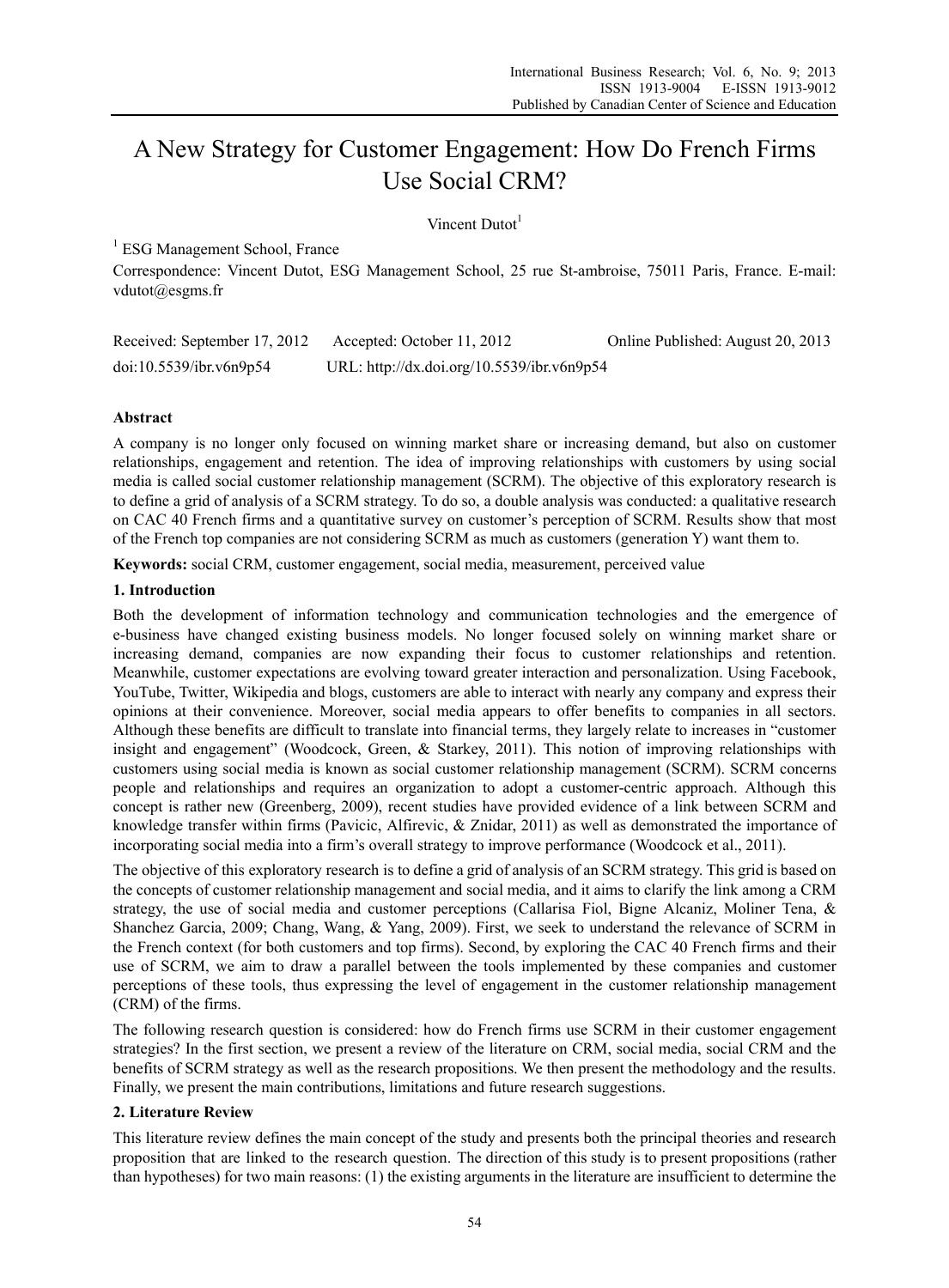nature and strength of the relationship between variables, and (2) the innovative and exploratory character of the research does not efficiently lead to support for these links. Therefore, propositions (exploratory hypotheses) appear to be more suitable in this case (Evrard et al., 2009, p. 50).

# *2.1 CRM*

Initially presented as a philosophy, CRM was once considered a customer-oriented strategy. It is now supported by technological tools and is useful in facilitating and improving customer relationships (Crosby, Johnson, & Quinn, 2002; McKim, 2002; Dionne, 2001). Researchers define CRM as a means of developing a company's commitment to sustainable and profitable relationships with its most profitable customers (Torcy, 2002; Yorgey, 2002). Thus, CRM is as a key tool enabling a firm's differentiation from its competition (Almquist, Heaton, & Hall, 2002).

CRM includes the management of technology, processes and informational and individual resources that are necessary to achieve objectives such as retention and attraction (Missi, Alshawi, & Irani, 2002). Dionne (2001) explained CRM as a business strategy that is based on a methodology and supported by technology. The most comprehensive definition is that proposed by Grabner-Kraeuter and Moedritscher (2002), who considered CRM to be a customer-oriented business philosophy that includes the analysis, planning and control of customer relationships using information technology. Chen and Popovich (2003) have proposed that a CRM strategy or model should integrate the three dimensions of people, process and technology within the context of an enterprise-wide, customer-driven, technology-integrated and cross-functional organization (p. 675). Through this integration, a company can choose specific technologies to improve its performance and its knowledge of customers and to foster relationships with customers.

Thus, we can define CRM as the global process that enables a sustainable and profitable relationship between a company and its customers. CRM is primarily a marketing tool that is used to enhance customer value, and it comprises a set of concepts to be incorporated into a firm's overall business strategy.

**Proposition 1:** The CRM process should adjust the level of technology (and tools) to customer expectations to create value.

### *2.2 Social Media*

Information technology (IT) has been recognized as a tool that enhances organizational performance (Davenport & Short, 1990) and is an essential part of the CRM process within an organization (Chen & Popovich, 2003). New technologies and innovation that rely on CRM are among the factors that enable one-to-one initiatives. As a result of Web 2.0 and social media, companies can develop their relationships to customize the shopping experience, to develop new products or to build beneficial long-term relationships.

The term "social media" has been used in several contexts related to different technologies and what they can they accomplish. Social media may be defined as the production, consumption and exchange of information across platforms for social interaction. Using a similar approach but without explicitly defining social media, Greenberg (2009) advocated that all customers are now "customer benefits" and that every interaction is an integral part of a new collaboration between the company and the customer, yielding CRM 2.0 (Andzulis, Panagopoulos, & Rapp, 2012).

Social media may be understood as the set of Internet-based applications for the development of user-generated content (UGC) and provides a forum for interaction between users (O'Leary, 2011). In some cases, social media may be considered the technological support enabling the interaction and the development of virtual relationships. This technology is known as Web 2.0 (O'Reilly, 2005) or even enterprise 2.0 (McAfee, 2006).

More precisely, Proulx, Millette and Heaton (2012) defined social media as "media that allows users to maintain a presence, communicate and interact online." Social media has progressively allowed individuals to rely on the Internet to communicate, speak, read or comment (O'Leary, 2011). According to CREDOC (2009), 57% of French Internet users consult the opinions of other users before purchasing various products and services. Specifically, these new media enable conversations between customers about such topics as products and company reputations. Before the development of social networks, companies retained control over the messages that they diffused and the time in which customers would have access to them. Companies now lose "control" once a message is broadcast as it is recovered by customers who will comment on, share or question it. The customer can "talk" directly with the brand and other customers (Mangold & Faulds, 2009).

Today, companies are attempting to encourage customers (primarily Generation Y, those between 15 and 25 years old) to interact with them as they would with their friends and families on social networks. For their part, customers expect companies to be present on social networks (Nair, 2011). One of the most important aspects of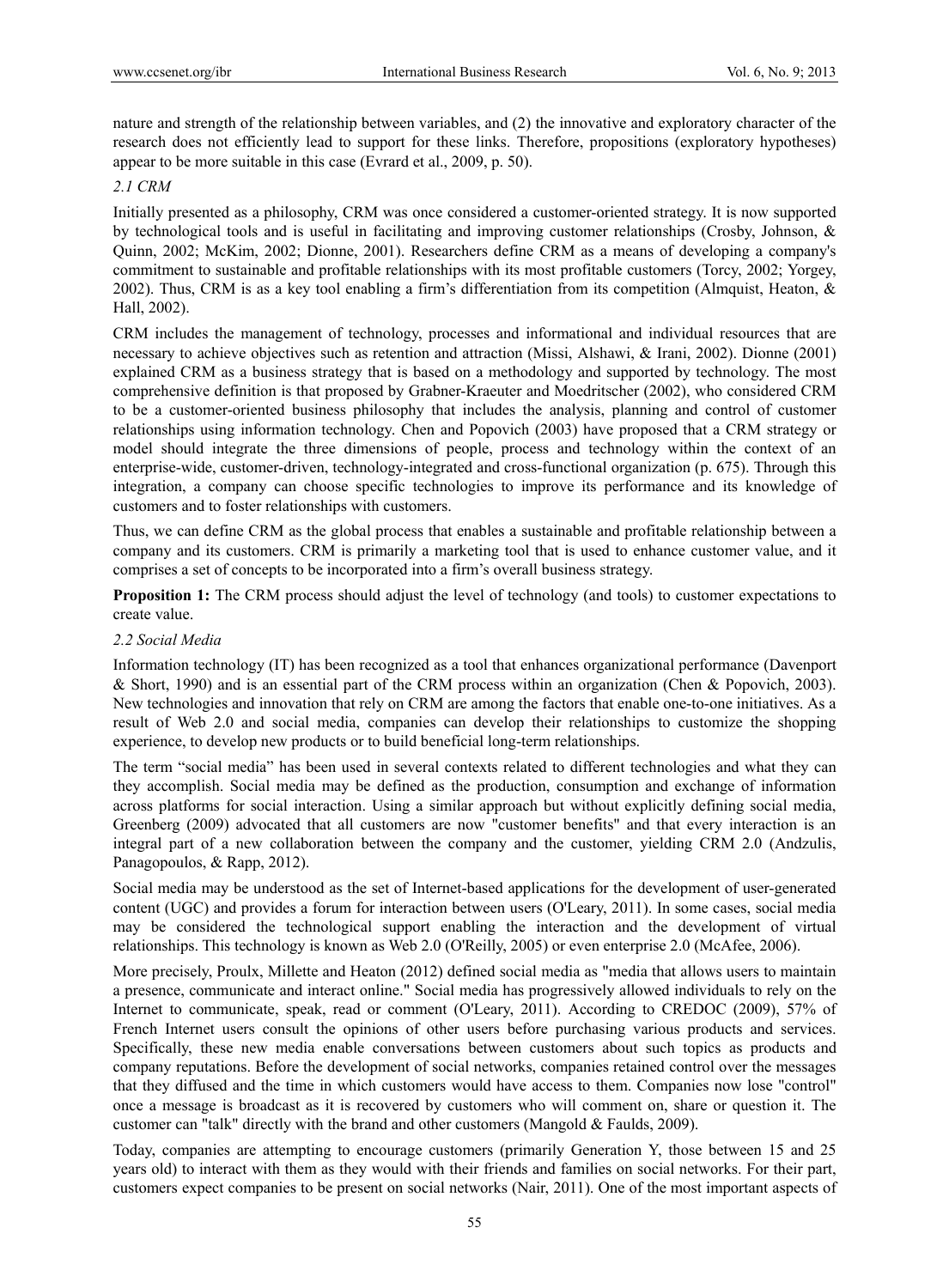social networks is that they allow a company to be active 24 hours per day, seven days per week, listening to remarks from their customers and adapting their business (Divol, Edelman, & Sarrazin, 2012). Companies can thus create opportunities to "tell their story" (Ploof, 2009).

**Proposition 2:** The use of social media enables value co-creation based on collaboration between a company and its customers.

### *2.3 Social CRM*

SCRM incorporates the principles of CRM using digital channels, such as social networks. Therefore, it does not replace traditional CRM but must rather be considered enrichment. This development follows the evolution of companies moving from a purely transactional logic to an interactional logic with its customers. SCRM is the answer provided by companies to the discussions created and generated by customers on social networks (Greenberg, 2009). For this reason, most large and medium-sized enterprises currently have a presence on social networks (e.g., Facebook pages, Twitter accounts).

SCRM is also termed "CRM 2.0" and relies on the empowerment of customers. This concept implies real transparency among companies, thus enabling trust from customers, who become more loyal and sometimes even advocates. The success and efficiency of this "customer engagement strategy" primarily result from the shift of companies' customer relationships into partner relationships. These changes affect the ways in which people interact with business, thus participating in companies' success. According to Mosadegh and Behboudi (2011), social CRM is defined as a specific strategy that aims to engage customers in a "*collaborative interaction that provides mutually beneficial value in a trusted & transparent business environment*" (p. 66). In addition to enriching customer interactions, SCRM provides strategies for managing and measuring how social customers use social networking in engaging with a company.

In this orientation, SCRM is a philosophy as much as a business strategy. It is supported by a technological platform, business rules, processes and social characteristics and is designed to engage customers in a collaborative conversation to provide mutually beneficial value (Maoz, Jacobs, & Davies, 2010). According to Chaffey (2011), social CRM is "*the process of managing customer-to-customer conversations to engage existing customers, prospects or other stakeholders with a brand and so enhance CRM*" (p. 483). He defines the "5 Ms of social CRM" as follows: (1) monitoring, (2) mapping, (3) management, (4) middleware and (5) measurement. This framework can be used to review or prioritize options of using social CRM within an enterprise.

**Proposition 3:** A successful CRM strategy for large companies should be based on social media to enhance the engagement of customers.

### *2.4 Benefits, Internal Organization and Perceived Value of SCRM*

### 2.4.1 Benefits and Internal Organization of SCRM

Woodcock et al. (2011) noted that SCRM supports the entire customer management strategy and lifecycle and should thus lead to increased sales (through increased awareness and engagement) and decreased costs. According to the authors, SCRM can generate benefits for a company following a four-step process: engaging prospects and customers, conducting conversion (winning new customers), retaining customers and developing customer value. Therefore, SCRM supports the entire customer management strategy and lifecycle and should thus lead to increased sales (through increased awareness and engagement), decreased costs and customer value.

To organize its SCRM strategy, a company should integrate six strategic dimensions (cf. Table 1). These elements are primarily internal, whereas the tools that are used to maintain relationships with customers are external (e.g., blogs, social media, forums). By combining the two aspects (internal and external), companies can cover all aspects of a CRM strategy.

The elements presented in Table 1 allow us to identify specific criteria to be integrated into the grid (such as fans, content shares and delay) but, more importantly, may lead a company to improve its customer value. Indeed, by adding SM data to CRM data, companies can obtain a complete view of their customer relations and can thus plan specific strategies to interact with them. Such measures could also lead to an increase in the value given by customers to a specific company (termed "perceived value" in this study).

### 2.4.2 Perceived Value of SCRM

The role of perceived value is explained as follows: "*offering superior value to the customer is essential for creating and maintaining long-term customer-supplier relationships*" (Sharma, Krishnan, & Grewal, 2001, p. 281; Eggert, Ulaga, & Schultz, 2006). In this sense, perceived value is considered to be a co-creation process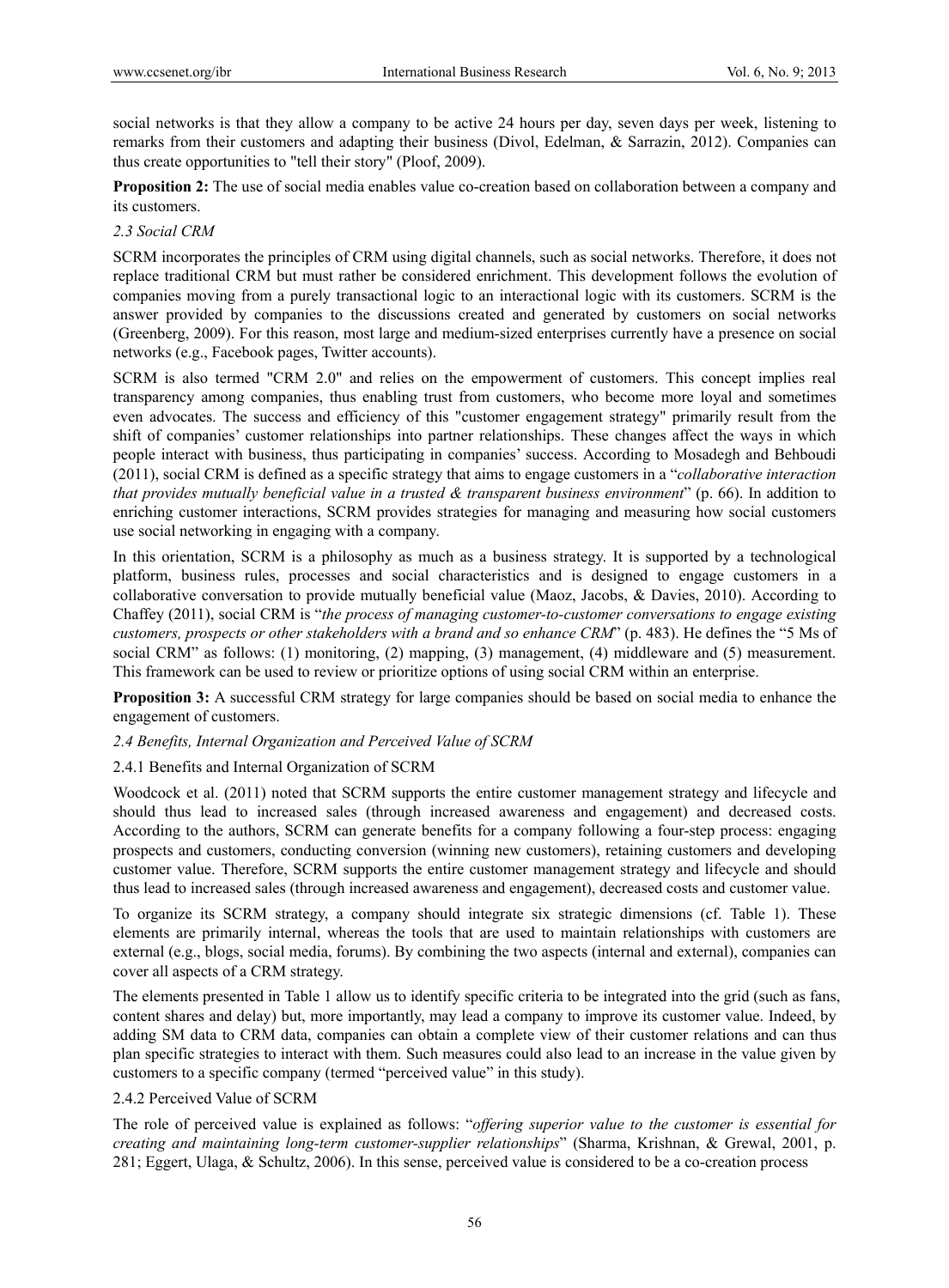| Dimension                                                                              | Explanation                                                                                                                                                                         |
|----------------------------------------------------------------------------------------|-------------------------------------------------------------------------------------------------------------------------------------------------------------------------------------|
| Ensure leadership buy-in and support                                                   | Culture, ways of working, measures and IT architecture must evolve; thus,<br>leadership is necessary. Leadership must be aware of the Social Media policy.                          |
| Build and retain talent                                                                | Finding appropriate resources to follow the SM strategy is essential. Finding<br>capable people and retaining them may be necessary.                                                |
| Evolve in terms of working culture                                                     | The organization must determine whether it will exert global control or allow each<br>brand/market to become tribal in its development of SCRM.                                     |
| Evolve in terms of the manner in which brand teams<br>plan, create, execute and review | The organization must treat SCRM as a relevant and appropriate method for<br>developing customer engagement as part of the marketing mix.                                           |
| Change the nature of measurement and evaluation                                        | The organization must develop new measures, such as customer engagement,<br>number of fans, content shares, top conversations and response delay, to evaluate<br>its SCRM strategy. |
| Develop the appropriate IT and data architecture                                       | SM data must be integrated with traditional CRM systems to paint a comprehensive<br>picture of customer behavior.                                                                   |

### Table 1. Organizing SCRM (The customer framework, 2011)

between firms and their customers (Callarisa Fiol et al., 2009; Prahalad & Ramaswamy, 2004; Vargo & Lush, 2004).

Perceived value is a concept that has been receiving an increasing amount of attention from industrial marketing researchers (Eggert et al., 2006; Ulaga & Eggert, 2003) compared with other fields. Recently, an approach based on the conception of perceived value as a multidimensional construct has been gaining ground (Callarisa Fiol et al. 2009; Rust, Zeithaml, & Lemmon, 2000). In recent papers, Eggert and Ulaga (2002) and Eggert et al. (2006) analyzed the sources of value creation in business marketing. These researchers examine beyond the traditional B2B view that is focused on the physical product and additionally consider relational dimensions. Nevertheless, as noted by Callariva Fiol et al. (2009), despite their multidimensional vision of perceived value, these papers do not consider the social component.

Chang et al. (2009) focused on the influence of a customer's perceived value on customer satisfaction and loyalty. As in previous works (Anderson & Srinivasan, 2003; Chiu, Hsieh, & Kao, 2005), the research of Chang et al. (2009) reinforces the link among these three concepts. For an organization, enhancing the perceived value of its customers can thus lead to greater loyalty.

**Proposition 4:** Companies should integrate both internal and external tools to improve the perceived value of SCRM.

Overall, the literature appears to have explored concepts such as CRM or social media separately. However, few studies have investigated social CRM and its effects on organizations. As suggested earlier, by developing strategies for improving customer relations, companies can generate benefits, enhance loyalty and improve their overall performance. Meanwhile, tools such as Facebook, Twitter or YouTube have become useful for customers seeking to create relationships with organizations. This research aims to fill the gap in the literature by relating the two main concepts within SCRM and by defining a grid of measurement of SCRM actions and testing it in the French context (by analyzing top companies and customers).

Following the literature review, the next section describes the methodology that is used to answer the research question: how do French firms use social CRM in their customer engagement strategy?

### **3. Methodology**

To analyze firms in a phenomenological context, we have developed a normative grid that we tested (Table 2) and presented exploratory recommendations based on the results (Evrad, Bras, & Roux, 2009). The grid was created following the literature and measures the degree of presence on Facebook and Twitter, the two most popular social networks in France. The grid comprises 10 criteria, with a score assigned to each criterion (between 0 and 100 points). The criteria were selected based on prior studies (primarily professional) on social media and marketing. The criteria and the grades were validated by 10 professionals specializing in social media and CRM. The final score in this research is the mean of the 10 evaluations by the professionals. By pre-testing and double-checking the grid, we followed the recommendations of Diamontopoulos and Winklhofer (2001),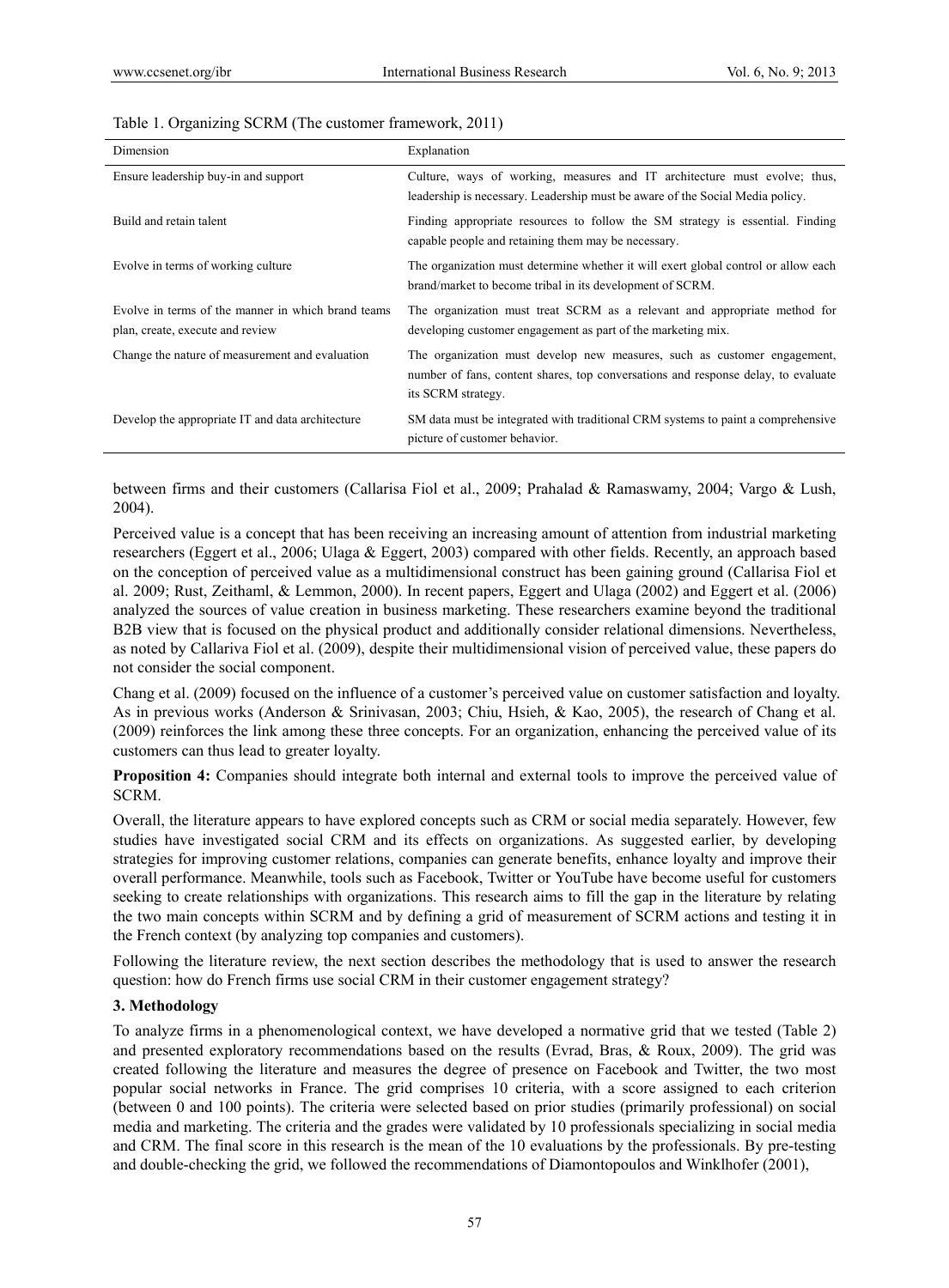# Table 2. Grid of measurement (CAC 40 firms)

| Criteria                                                                                                                     | Scale                                                                | Grade                      | Reference        |
|------------------------------------------------------------------------------------------------------------------------------|----------------------------------------------------------------------|----------------------------|------------------|
| Industry                                                                                                                     | N/A                                                                  | $\rm N/A$                  | N/A              |
| Fan/follower profile                                                                                                         | Fewer than 15; 15-18; 19-25;<br>26-35; 36-50; 51-60; More than<br>60 | N/A                        | N/A              |
| Presence on social networks (we did<br>consider professional<br>social<br>not<br>networks,<br>such as LinkedIn or<br>Viadeo) | Facebook;<br>Twitter;<br>Pinterest;<br>YouTube; Google+              | 10 points per social media | N/A              |
| Facebook: ("people talking about                                                                                             | $0 - 0.005%$                                                         | 0 points                   | Payne (2011)     |
| this" + likes + comments)/number of                                                                                          | $0.005 - 0.05\%$                                                     | 10 points                  | Digibonus (2012) |
| fans                                                                                                                         | $0.05 - 0.5\%$                                                       | 25 points                  | Broutin (2011)   |
|                                                                                                                              | $0.5 - 1\%$                                                          | 50 points                  |                  |
|                                                                                                                              | $1 - 2\%$                                                            | 75 points                  |                  |
|                                                                                                                              | $+2%$                                                                | 100 points                 |                  |
| Facebook: frequency of publishing                                                                                            | Less than once a week                                                | $0$ points                 | Payne $(2011)$   |
|                                                                                                                              | Once a week                                                          | 5 points                   | Deniaux (2012)   |
|                                                                                                                              | One to two times a week                                              | 10 points                  | Arnold (2012)    |
|                                                                                                                              | Three to five times a week                                           | 25 points                  |                  |
|                                                                                                                              | More than five times a week                                          | 50 points                  |                  |
| Facebook: response time for a                                                                                                | Less than two hours                                                  | 100 points                 | Vansnick (2011)  |
| question posted on the timeline                                                                                              | Between two and four hours                                           | 75 points                  | Deniaux (2012)   |
|                                                                                                                              | Less than one day                                                    | 50 points                  |                  |
|                                                                                                                              | Less than two days                                                   | 20 points                  |                  |
|                                                                                                                              | More than two days                                                   | $0$ points                 |                  |
| Facebook: tools on the page                                                                                                  | Quizzes and polls                                                    | 20 points                  | N/A              |
|                                                                                                                              | Commercial offers                                                    | 20 points                  |                  |
|                                                                                                                              | F-shop                                                               | 20 points                  |                  |
|                                                                                                                              | Event invitations                                                    | 20 points                  |                  |
|                                                                                                                              | Forums                                                               | 50 points                  |                  |
|                                                                                                                              | Social gaming                                                        | 50 points                  |                  |
|                                                                                                                              | Chat                                                                 | 100 points                 |                  |
| Twitter: following/followers                                                                                                 | $0 - 5\%$                                                            | 50 points                  | Deniaux (2012)   |
|                                                                                                                              | $5 - 10%$                                                            | 30 points                  |                  |
|                                                                                                                              | $10 - 25%$                                                           | 20 points                  |                  |
|                                                                                                                              | $25 - 50%$                                                           | 10 points                  |                  |
|                                                                                                                              | 50-75%                                                               | 5 points                   |                  |
|                                                                                                                              | $+75%$                                                               | 0 points                   |                  |
| Twitter: retweets/tweets                                                                                                     |                                                                      | 0 points                   | Payne (2011)     |
|                                                                                                                              |                                                                      | 5 points                   | Deniaux (2012)   |
|                                                                                                                              |                                                                      | 10 points                  |                  |
|                                                                                                                              |                                                                      | 25 points                  |                  |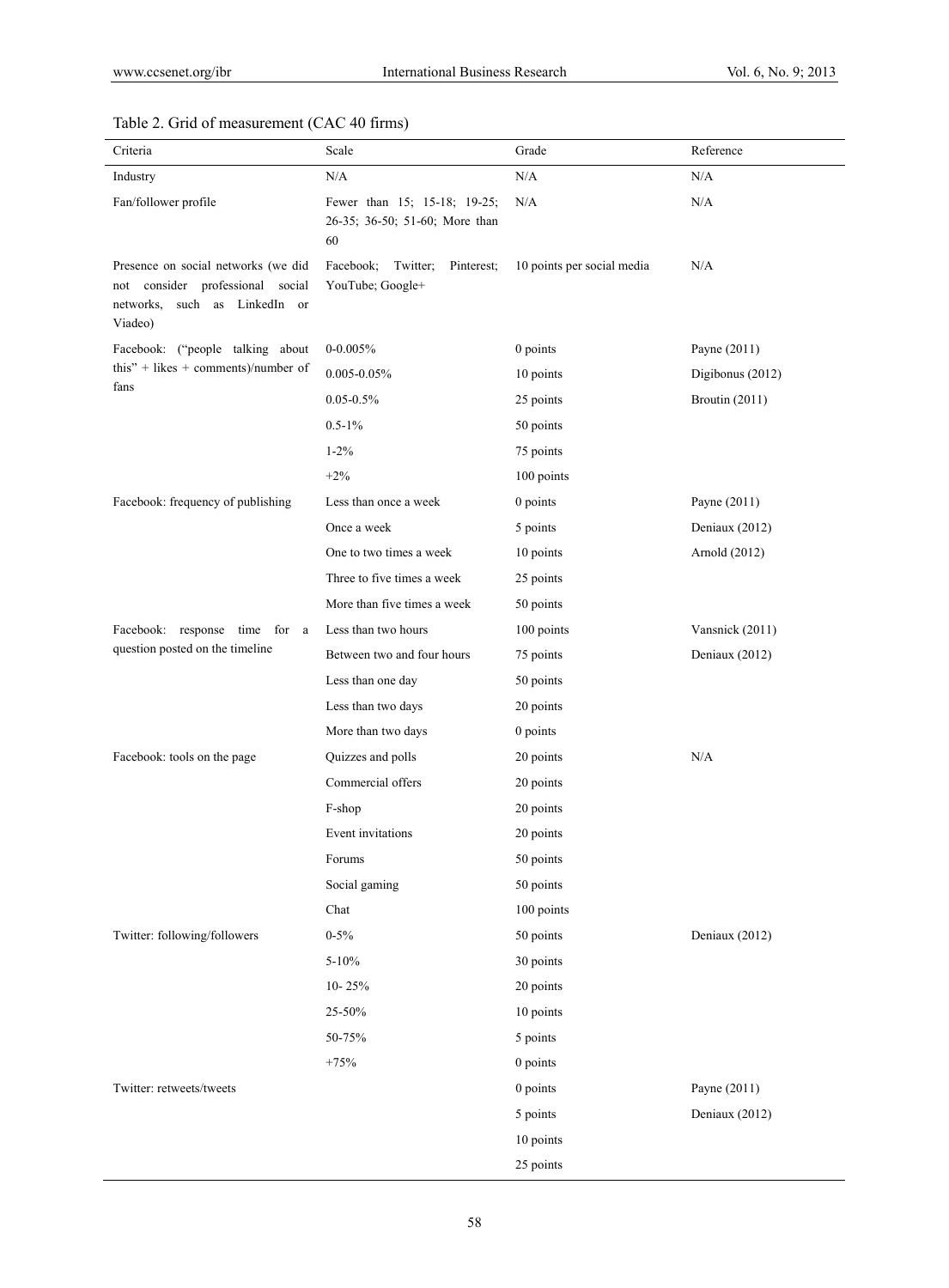| Criteria                               | Scale                                                     | Grade            | Reference       |
|----------------------------------------|-----------------------------------------------------------|------------------|-----------------|
|                                        |                                                           | 50 points        |                 |
| Twitter: frequency of publishing       | Less than once a week                                     | 0 points         | Payne $(2011)$  |
|                                        | Once a week                                               | 5 points         | Deniaux (2012)  |
|                                        | One to two times a week                                   | 10 points        |                 |
|                                        | One to two times a day                                    | 25 points        |                 |
|                                        | More than two times a day                                 | 50 points        |                 |
| Twitter: time to respond to a question | No answer                                                 | 0 points         | Vansnick (2011) |
|                                        | Respond<br>the<br>question<br>to<br>(regardless of delay) | 50 points        | Payne $(2011)$  |
|                                        | Respond within a day                                      | 100 points       |                 |
|                                        | Specific SAV account on Twitter                           | Bonus 100 points |                 |

In this exploratory research, we conducted a double analysis. In the first analysis, we tested the grid on CAC 40 French firms, seeking to understand and define their SCRM strategy. This analysis used the Internet as the primary source of information (Bernard, 2004; Kozinets, 2002; Bertrandias & Carricano, 2006). From the 40 firms, we extracted only the B2C firms (29 were ultimately selected and analyzed). For each firm, we investigated its presence on social networks and assigned a score based on the criteria outlined.

The second analysis is customer-based and focuses on the interpretation and perception of social CRM strategies developed by enterprises. We launched an online survey and targeted actual users of social networks from Generation Y (15–25 years old). The survey was produced using Sphinx and was relayed on major social networks (such as Facebook and Twitter) during a one-month period, and 152 usable answers were collected. The survey is structured in three parts and is composed of 21 questions. The first part concerns general questions regarding the respondents and their use of social networks. The second part provides information on the relations between customers, brands and companies on social networks. Finally, the third part concerns the evolution of customer relationships through social networking platforms. The majority of the survey respondents were female (56%), were 18 to 25 years old (67%) and were students (57%); 93% of them were active on Facebook (48% on Twitter and 32% on Google+) and reported connecting to social media several times per day (79%). A large majority believed that companies should be present on social networks (3.24/5; 65% agreement); for this sample, there is a clear link between presence on social networks and proximity with customers (3.23/5; 64% agreement). A total of 73% (n=111) believe that the initial interaction between any organization and its customers should occur on social networks. However, it is important to note that only  $36\%$  (n=55) of customers reported using social networks to obtain information about firms for the first time (cf. Table 3). Search engines appear to be more popular and useful than social networks.

| Criteria                                                                                 | Mean | Min | Max | Standard deviation |  |
|------------------------------------------------------------------------------------------|------|-----|-----|--------------------|--|
| Companies must be present on social networks                                             | 3.24 |     |     | 0.53               |  |
| There is a link between having a social network presence<br>and proximity with customers | 3.23 |     |     | 0.57               |  |
| Use of social network for initial interactions with company                              | 1.8  |     |     | 0.24               |  |
| Relationship between customers and organizations                                         | 3.2  |     |     | 0.65               |  |

Table 3. Descriptive statistics (n=152)

### **4. Results and Discussion**

### *4.1 Test of the Grid: Focus on CAC 40 Firms*

These results show that in France, CAC 40 firms have not defined SCRM as one of their main strategies. Moreover, we can observe a difference between industries. Telecommunication and automobile companies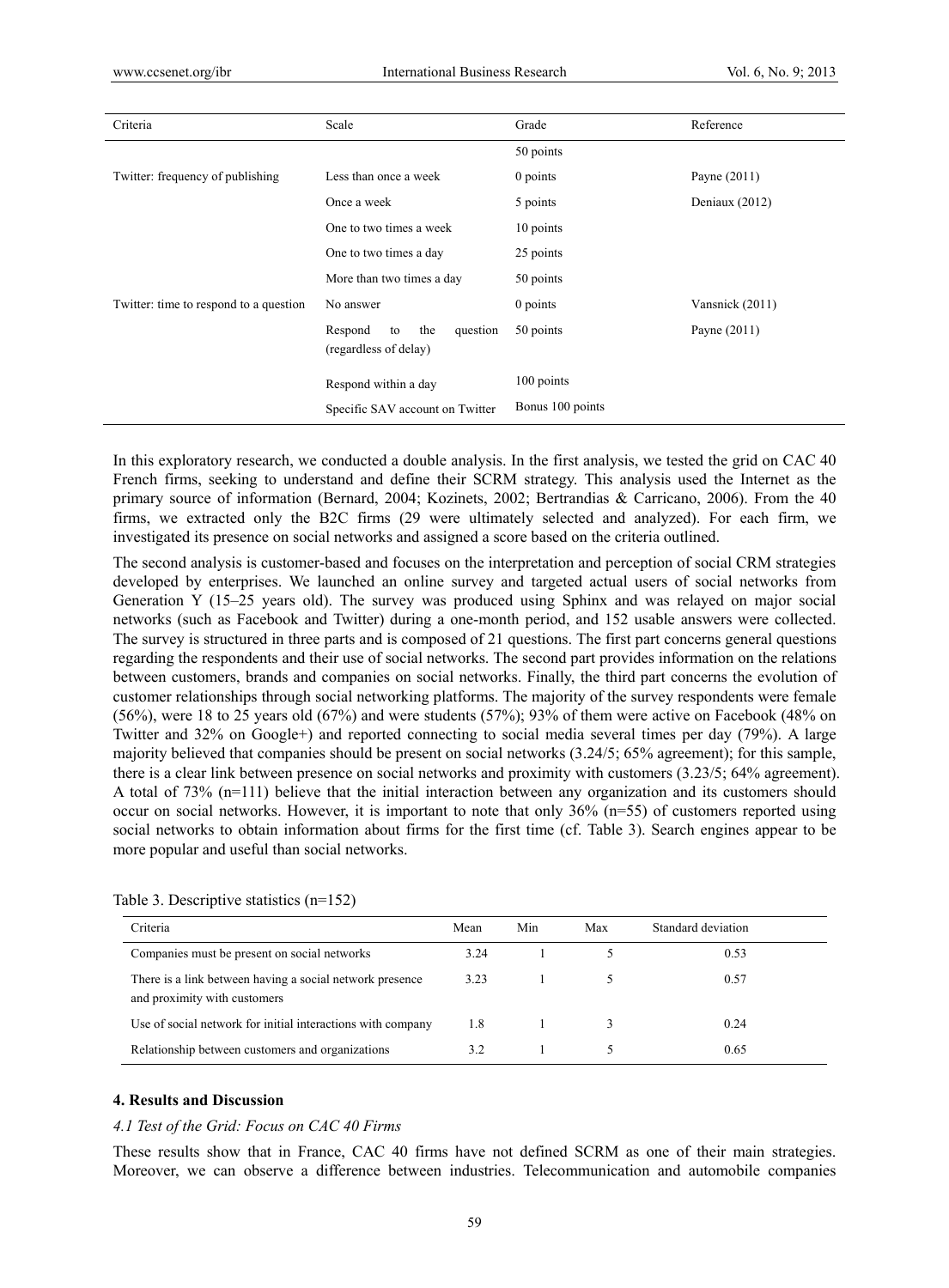appear to be more active on social networks, whereas the luxury goods industry is relatively late in its introduction and use of SCRM components in their customer strategy (Table 4).

| Enterprise                   | Industry          | Total score |
|------------------------------|-------------------|-------------|
| Bouygues Télécom             | Telecommunication | 535         |
| <b>SFR</b>                   | Telecommunication | 455         |
| Carrefour                    | Retail            | 425         |
| France Télécom (Orange)      | Telecommunication | 425         |
| Peugeot                      | Automobile        | 385         |
| Citroën                      | Automobile        | 385         |
| Renault                      | Automobile        | 375         |
| <b>AXA</b>                   | Insurance         | 375         |
| Accor                        | Hotel             | 360         |
| <b>BNP</b> Paribas           | Bank              | 345         |
| Fnac (PPR)                   | Distribution      | 335         |
| <b>GDF</b> Suez              | Service/Energy    | 335         |
| Canal+                       | Television        | 325         |
| Crédit Agricole              | Bank              | 310         |
| Électricité de France        | Service/Energy    | 305         |
| L'Oréal                      | Beauty/Cosmetics  | 300         |
| <b>Essilor International</b> | Service/Health    | 265         |
| Louis Vuitton                | Luxury            | 250         |
| Alcatel-Lucent               | Telecommunication | 250         |
| Cap Gemini                   | Internet          | 230         |
| Total                        | Energy            | 210         |
| Dior                         | Luxury            | 210         |
| Legrand                      | Construction      | 185         |
| Société Générale             | Bank              | 180         |
| Danone                       | Alimentation      | 175         |
| Martell (Pernod Ricard)      | Wine              | 165         |
| Yves St Laurent (PPR)        | Luxury            | 160         |
| Ricard (Pernod Ricard)       | Alcohol           | 160         |
| Michelin                     | Tires             | 155         |

Table 4. Classification of enterprises

Based on these results, we were able to define the mean profile of French firms developing SCRM strategies (Table 5).

Overall, the results emphasize that companies are not considering social media as a means of supporting customer relationships. The following sub-sections highlight some of the criteria.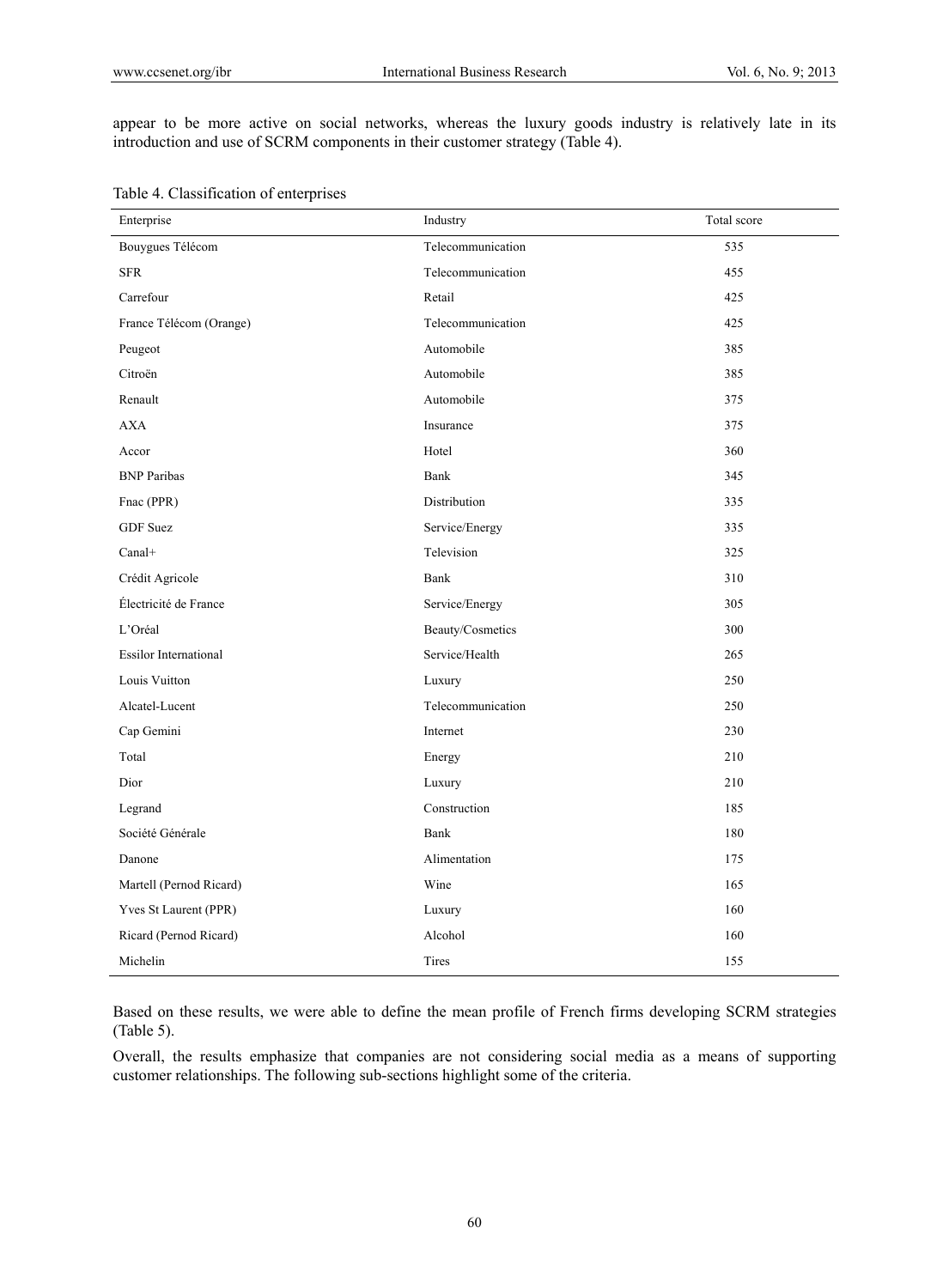| Criteria                                         | Mean $(n=29)$   |
|--------------------------------------------------|-----------------|
| Fan profile                                      | 18-34 years old |
| Social media attendance                          | 32/40           |
| Facebook: "people talking about this"/fans x 100 | 70/100          |
| Facebook: frequency of publication               | 24/50           |
| Facebook: response time                          | 28/100          |
| Facebook: CRM tools                              | 51/280          |
| Twitter: following/followers                     | 27/50           |
| Twitter: frequency of publication                | 17/50           |
| Twitter: response time                           | 48/200          |
| Total                                            | 295/870         |

### 4.1.1 Focus on Facebook

The first criterion of interest is the response time on Facebook. The objective of this test was to measure the involvement and responsiveness of firms. The average score of 28 points indicates that French companies generally respond within two days. This result is disappointing because the primary benefits of social networks

are speed, interactivity and engagement (as highlighted by Woodcock et al., 2011). According to many professionals, the ideal response time on social networks is within two hours (Vansnick, 2011). Note that 10 of the companies analyzed exceeded two days for response time, and only two of the top 40 firms have an average response time within two hours.

Representing the second criterion are CRM tools on Facebook. To improve their customer relationships on social networks, companies can implement 2.0 customer relationship tools to promote interaction on their pages, such as commercial offers and games. The average rating is 51 points (cf. Table 4), which is much less than the mean for this criterion (140). Among the 29 companies studied, seven had a score of 0 points, indicating they do not employ any of the tools (quizzes or games) on social networks. We can separate the results into two groups. The first group comprises 13 companies with scores that are equal or greater than 70 points. The companies in this group have implemented tools such as social games, FAQs or Facebook Chat as well as quizzes, contests or invitations to events. Some companies even score over 100 points (SFR, BNP Paribas, GDF Suez and PSA), which clearly indicates that the development of customer relationship 2.0 tools is part of their SCRM strategy. The second group is composed of the bottom 16 companies (with scores of fewer than 70 points). This group contains the companies that have only recently begun integrating SCRM into their overall strategy (Renault, Louis Vuitton) and those that have not yet considered such tools in relation to their strategies (Ricard, Michelin or Yves Saint Laurent).

### 4.1.2 Focus on Twitter

The last two criteria concern Twitter. The first criterion is the frequency of publication on Twitter. When a company publishes content, it promotes interaction with customers and thus promotes activity on its page. The average score for this test is 17 points, which indicates that the average company "tweets" less than once per day. This result appears to be below the expected rating (50 points), which corresponds to more than two times per day.

Observing response times on Twitter, we have noted that half of the companies surveyed do not respond to their customers. Companies that adopt strategies to meet the needs of their customers invest in staff members that are trained to respond quickly and to develop a specific portal called "service" which is the digital representation of traditional service.

These initial results allow us to reinforce two of our research propositions. It appears that for some sectors and specific firms (telecommunication and automobile), a CRM strategy must include a social media presence (proposition 3). Companies such as Bouygues Telecom have even communicated their social media strategy and consider it a key advantage. We can also highlight the finding that companies are developing and using a wide range of tools on these social networks. The top five companies in our grid use nearly all of the tools available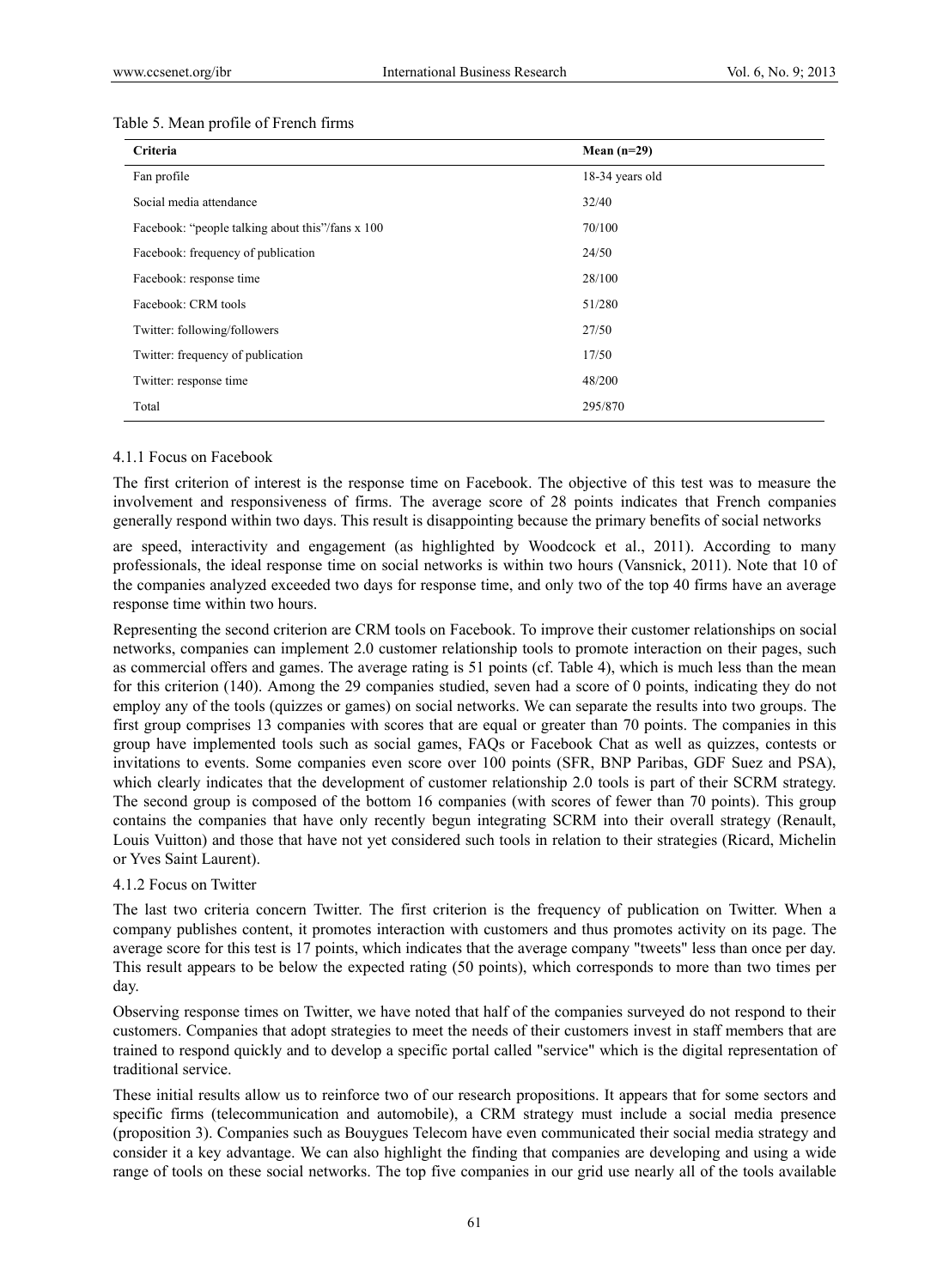on Facebook or Twitter to be interactive and to facilitate collaboration with customers. Moreover, they hire individuals to specifically serve as resources (such as a community manager) who answer most of the queries made on their online platforms within two hours (proposition 4). It could be interesting to study the industries separately and to seek to understand why sectors such as luxury goods (in which customer loyalty is predominant) or banks are not yet investing in social media while the telecommunication or automobile industries are already using social media as part of their CRM strategy.

Following the presentation of how companies are considering social media in their CRM strategies and understanding their tools to enhance interaction and engagement, the next section focuses on customer perceptions of SCRM strategies.

### *4.2 Customer Perceptions of SCRM*

The first part of the discussion reveals the reasons that customers use social media (Figure 1). The results show that social networks are used not only to communicate or share ideas with other customers or to find friends but also to obtain information regarding enterprises or brands and to provide recommendations (positive and negative).



Figure 1. Customers' reasons for using social networks (n=152)

Figure 2 highlights which company-related actions social networks should enable customers to take. In other words, this figure seeks to illustrate customer expectations of social networks. We observe two main expectations: (1) contacting the company through social networks and (2) following the company (e.g., trends, new products). Opportunities to discover exclusive content or special offers lag far behind.



Figure 2. Customer expectations of social networks (n=152)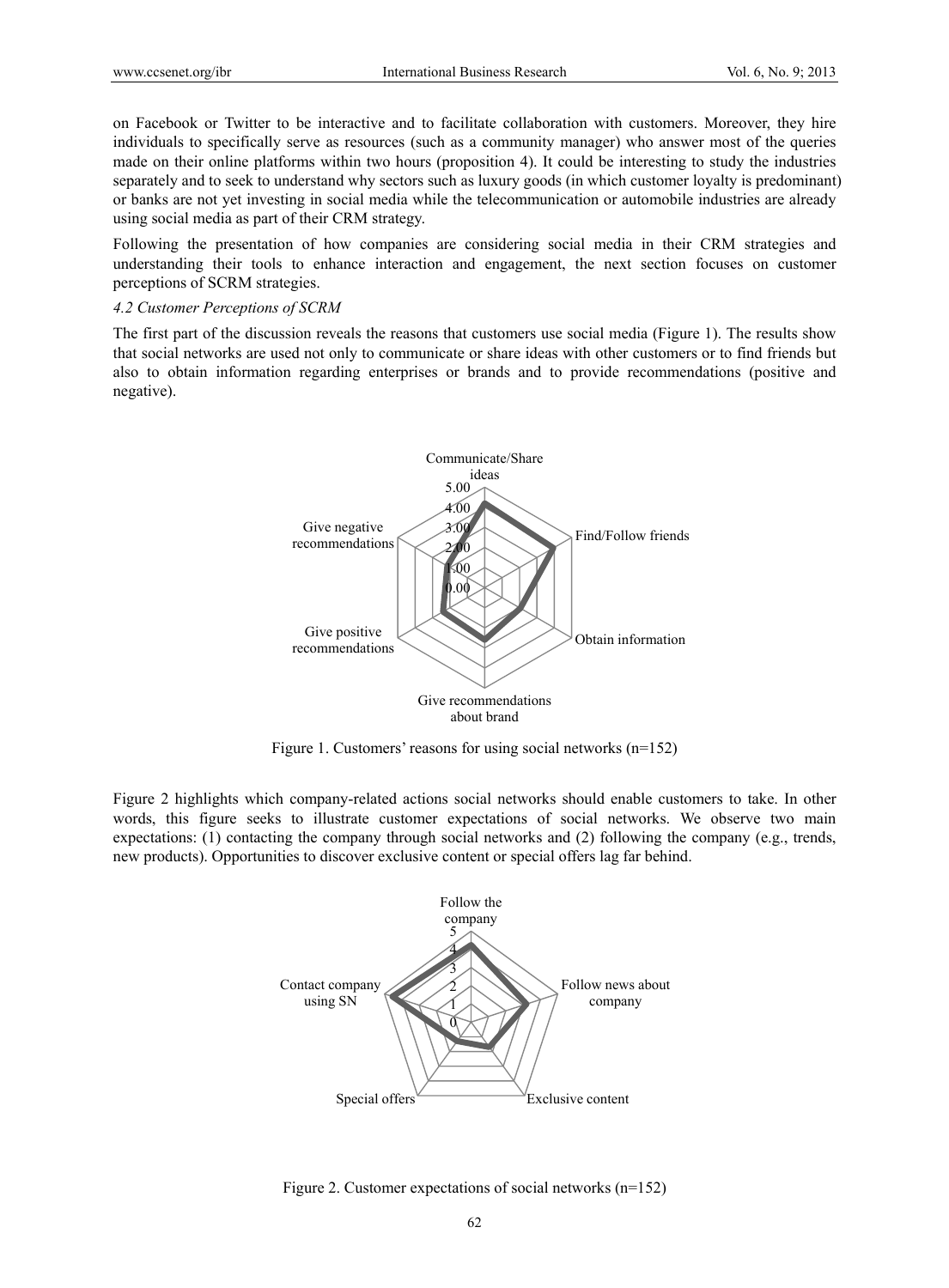The analyses highlight two specific topics. The first topic concerns customer expectations regarding SCRM and the manner in which French firms respond to them (or not). The second concerns the tools that are necessary for a successful SCRM strategy.

### 4.2.1 Customer Expectations of CRM

Our analysis emphasizes that customers follow brands to remain aware of their activity but not necessarily to communicate with them; this finding casts doubt on ideas regarding social network interactions (cf. Table 6). In this case, publishing on a regular basis should be an important factor in the SCRM strategy of firms. However, our study suggests that most companies do not publish frequently on Facebook and Twitter (only six offer contributions on a daily basis on Facebook, and half of them publish less than once per day on Twitter). Firms should improve their frequency of publications to meet customer expectations regarding the two most popular social networks (Vansnick, 2011; Payne, 2011).

| Expectations                     | Mean $(n=152)$ | Min | Max | Standard deviation |
|----------------------------------|----------------|-----|-----|--------------------|
| Following news about the company | 3.4            |     |     | 0.34               |
| Special offers                   | 2.5            |     | 4   | 0.14               |
| Exclusive invitations            |                |     | 4   | 0.78               |

### Table 6. Expectations of customers regarding SCRM

The second criterion on which firms must improve is the response time for customer questions or queries. In our customer analysis, we noted that among customer expectations, opportunities for direct (e.g., chat) or semi-direct (e.g., FAQs or forums) dialogue are increasing. However, only one-third of the French firms studied appear to be present on Facebook, and only half of firms are engaging their customers on Twitter. There is a significant difference between customer expectations and the actual actions of top firms (proposition 1).

These initial results appear to suggest a significant difference between what customers want with regard to company presence on social media and where these companies are active. Expectations are high, but allowing customers to comment, to share ideas, and even to recommend the brand to other customers, are now aspects of CRM strategy. Therefore, companies should therefore adjust their social media activity to meet customer expectations (proposition 1). Generation Y is far more connected to social networks than any other range of population (91% vs. less than 50% for other age groups), and any company seeking loyalty and potential customers should incorporate these customers into their CRM strategy.

4.2.2 Tools to Transform Customer Relations on Social Networks

Some of the results suggest changes in customer relationships resulting from social networks (from the customer or firm perspective). First, 90% of the respondents believe that there must be a relationship between customers and firms on social networks. This belief could drive companies to use social media as a new means of fostering relationships with their customers. Thus, although e-mail has been one of the most frequently used ways to establish contact with a company, we note that Facebook now appears to be the first choice for initiating an online relationship (Figure 3).

The use of 2.0 tools is gradually becoming the standard. Indeed, an increasing number of customers are willing to communicate or interact with companies using specific tools (e.g., quizzes, F-shops, special online offers, forums, chat). However, there remains much work for firms, as customers now expect significantly more engagement in the form of commercial offers, invitations to events and interactions. Indeed, our study shows that CAC 40 French firms involve more than 1% of their Facebook communities (engagement), which is a good sign because it demonstrates their involvement with their communities. The average ratio of engagement (for an e-commerce firm) is 0.116% (socialbakers, 2012). Therefore, the top French companies appear to have understood that an engagement strategy is essential in the CRM process (proposition 3).

This research highlights a transformation in CRM through the development of social networks. By using new tools (e.g., chat, SAV on Twitter), customers can enhance their ability to communicate, share and become more than simply passive targets for companies, and by developing these technologies, companies will be able to enhance their performance (Trainor, 2012). To follow this shift, firms have developed new strategies (e.g., commercial offers, events, interaction tools) and have defined new positions within the organizations (e.g., community manager, specific customer service team on social networks). These strategies are not linked to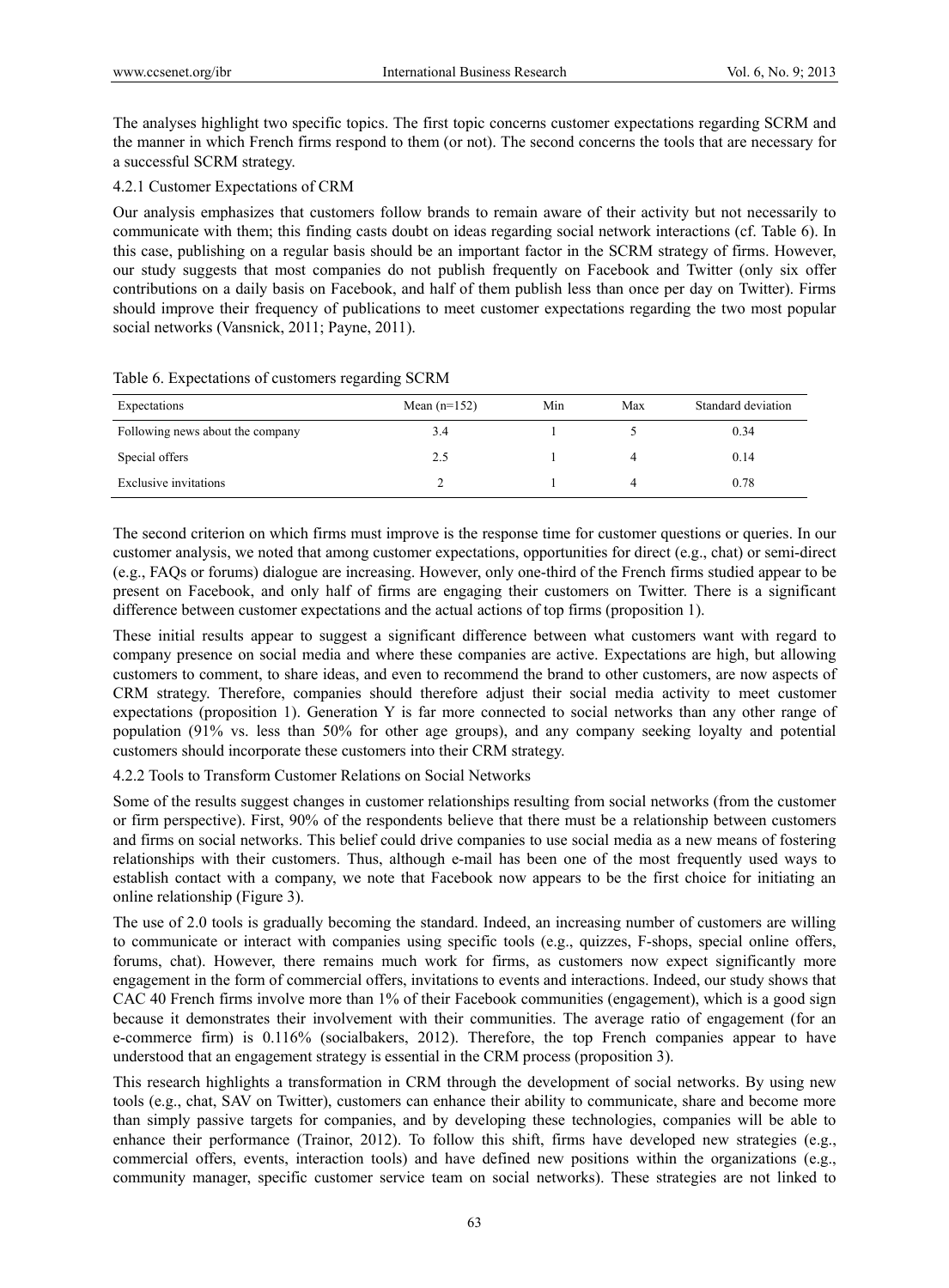traditional CRM strategies but are developed specifically for the SCRM approach (proposition 4, consistent with the findings of Ang, 2011).



Figure 3. Tools used for customer relations (n=152)

However, despite the expectations of customers and good will from companies, this study shows that only a few CAC 40 firms have a clear and distinguished SCRM strategy. For example, throughout our study of 29 companies, we observed only two Twitter portal services developed (SFR and Orange) and a single "Facebook Chat," which was implemented by Dolce Vita (GDF Suez).

4.2.3 Relationship between SCRM and Perceived Value

The results show a link between SCRM and customers' perceived value (propositions 2 and 4). As presented previously, customers believe that a social link should be established between them and companies and that this link should be the primary method of contact. This social relationship may be compared to that studied by Callarisa Fiol et al. (2009) and may thus be related to enhanced performance. Moreover, this strategy of using SCRM can lead to greater satisfaction and proximity to customers (through collaboration, the sharing of ideas or the co-creation of a product) and may promote a long-term perspective of loyalty. As highlighted by the results, the customer perspective shows a clear link between a social presence and greater proximity in their relationship with companies (which supplements the results of Chang et al. 2009).

### **5. Conclusion**

The objectives of this research on social CRM strategies were to (1) define a grid of analysis of SCRM and (2) obtain a better understanding of SCRM in France by analyzing customer expectations and the presence of large French firms on social networks. The results show that most of the top French companies are not considering SCRM to the degree desired by customers. Customers expect organizations to be present on social networks, to interact with them and to propose different ways to initiate and maintain relations (propositions 1 and 4). By doing so, firms can enhance the process of collaboration, co-creation and engagement with their customers as well as brand perception (propositions 2 and 3, Maoz et al., 2010; Mosadegh & Behboudi, 2011) and thus improve satisfaction and loyalty from a long-term perspective (Callarisa Fiol et al., 2009; Pavicic et al., 2011).

This study offers important scientific and managerial contributions. First, we sought to add to the current literature on CRM by focusing on the social dimension. By highlighting that customers expect firms to be present on social networks, we have expanded the traditional view of CRM. We also added to the contributions of social media in the literature. Indeed, many studies have investigated the influence of social network on performance, but few have succeeded in obtaining verifiable results. Further examination of engagement and customer relationships may facilitate the measurement of the influence of social media.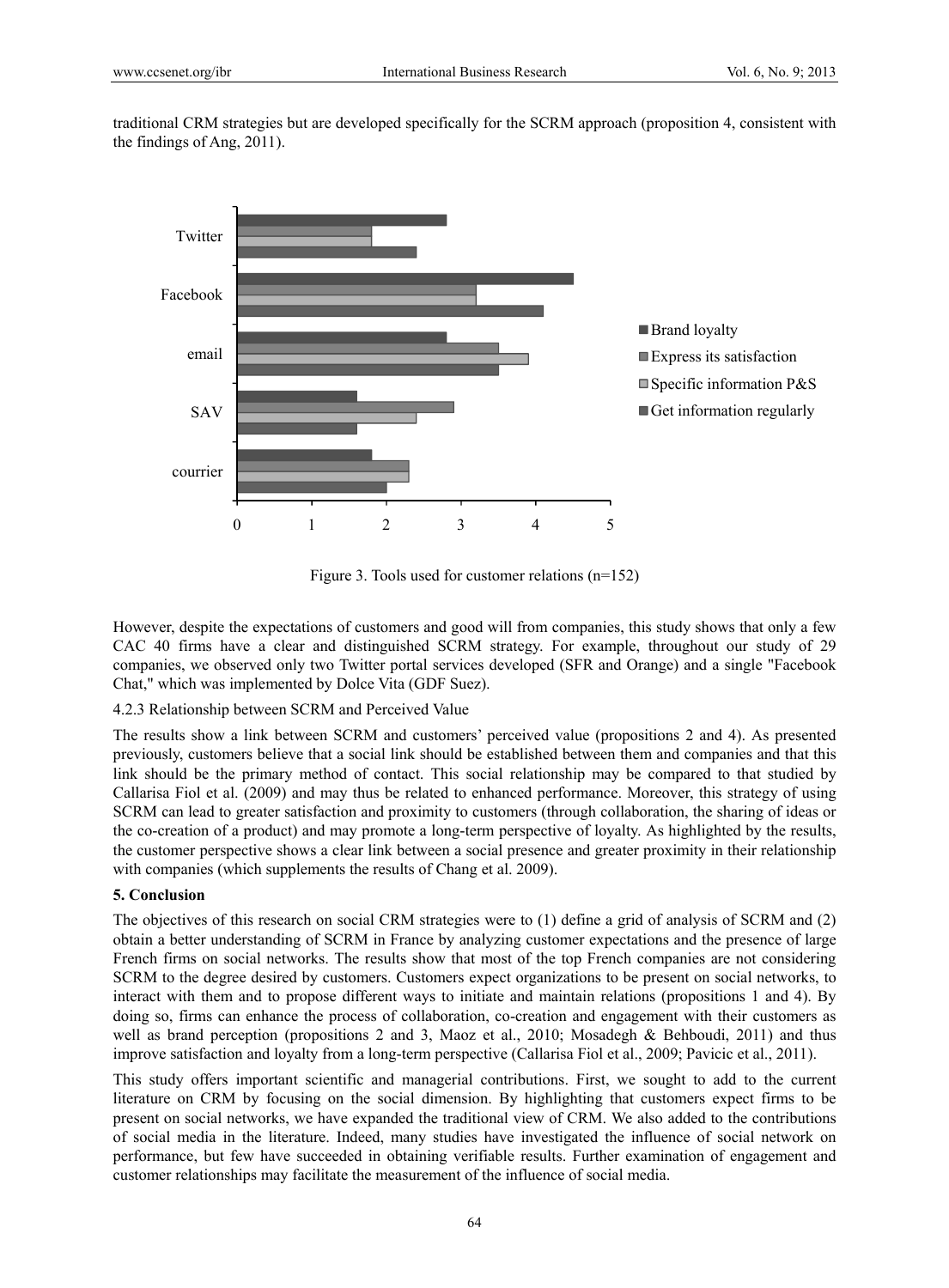In this study, managers may find some of the key success factors related to SCRM strategies and thereby identify the most critical tools for enhancing customer engagement. Managers may also gain insight into the expectations of Generation Y customers with respect to the customer relationship, collaboration and loyalty. Moreover, this study highlights the finding that in certain industries, companies are increasingly willing to develop SCRM tools and strategies to enhance customer engagement and perceived value.

Our study has inherent limitations. Indeed, we limited the research to France and its top B2C firms. It may be difficult to generalize the results from this study to other countries or other firms. In addition, the majority of our respondents were Generation Y customers (those aged 18-25). Although these customers are the most represented category on the Web and use social media in their daily lives, it would have been interesting to consider more respondents from other age categories. With regard to firms, we must consider the temporality factor: we analyzed what we observed on the business pages at the time of the study. Therefore, some companies may have implemented some tools since the study occurred, and such activity would likely change the final scores that such companies received in this research.

Several avenues may be proposed for future research. As we noted in our introduction, this research is exploratory and will lead to a larger study of the effects of SCRM on satisfaction and loyalty resulting from customers' perceived value. Thus, we would like to study the influence of various factors on engagement (causal links) by conducting a quantitative study and by highlighting the reasons that companies are not making greater use of SCRM based on consumer preferences. Other studies could also be conducted in other countries. Furthermore, future research could study a specific industry to improve our knowledge of specific trends (telecommunications) or could attempt to conduct a deeper comparison among industries. Finally, it would be beneficial to add other components to our grid to ensure a good representation of SCRM (such as the use of other social networks and social media use by Generation X).

### **References**

Almquist, E., Heaton, C., & Hall, N. (2002). Making CRM Make Money. *Marketing Management*, *11*(3), 16–21.

- Anderson, R. E., & Srinivasan, S. S. (2003). E-satisfaction and e-loyalty: A contingency framework. *Psychology & Marketing*, *20*(2), 123–138. http://dx.doi.org/10.1002/mar.10063
- Andzulis, J. M., Panagopoulos, N. G., & Rapp, A. (2012). A Review of Social Media and Implications for the Sales Process. *Journal of PersonalSelling& Sales Management*, *32*(2), 305–316. http://dx.doi.org/10.2753/PSS0885-3134320302
- Ang, L. (2011). Is SCRM really a good social media strategy? *Database Marketing & Customer Strategy Management*, *18*(3), 149–153. http://dx.doi.org/10.1057/dbm.2011.22
- Arnold, M. J. (2012). *Optimizing Facebook engagement: the timing of posts*. Retrieved from http://socialmediatoday.com/morgan-j-arnold/597966/optimizing-facebook-engagement-timing-posts
- Bemard, Y. (2004). La netnographie; une nouvelle méthode d'enquête qualitative basée sur les communautés virtuelles de consommation. *Décisions Marketing*, *36*, 49–62.
- Bertrandias, L., & Carricano, M. (2006). Le prix derrière l'écran: étude netnographique d'une communauté virtuelle de professionnels de la fixation des prix. *Décisions Marketing*, *41*, 53–66.
- Broutin, A. (2011). *Comment calculer le taux d'engagement d'une page Facebook?* Retrieved from http://www.amelie-broutin.com/2011/12/06/comment-calculer-le-taux-d-engagement-d-une-page-facebook/
- Callarisa, F. L. J., Bigne, A. E., Moliner, T. M. A., & Shanchez, G. J. (2009). Customer loyalty in clusters: perceived value and satisfaction as antecedents. *Journal of business to business marketing*, *16*, 276–316. http://dx.doi.org/10.1080/10517120802496878
- Chaffey, D. (2011). *E-business & E-commerce management, strategy, implementation and practice* (5th ed.). Prentice Hall.
- Chang, H. H., Wang, Y. H., & Yang, W. Y. (2009). The impact of e-service quality, customer satisfaction and loyalty on e-marketing: Moderating effect of perceived value. *Total Quality Management*, *20*(4), 423–443. http://dx.doi.org/10.1080/14783360902781923
- Chen, I. J., & Popovich, K. (2003). Understanding customer relationship management (CRM): People, process and technology. *Business Process Management*, *9*(5), 672–688. http://dx.doi.org/10.1108/14637150310496758
- Chiu, H. C., Hsieh, Y. C., & Kao, C. Y. (2005). Website quality and customer's behavioural intention: An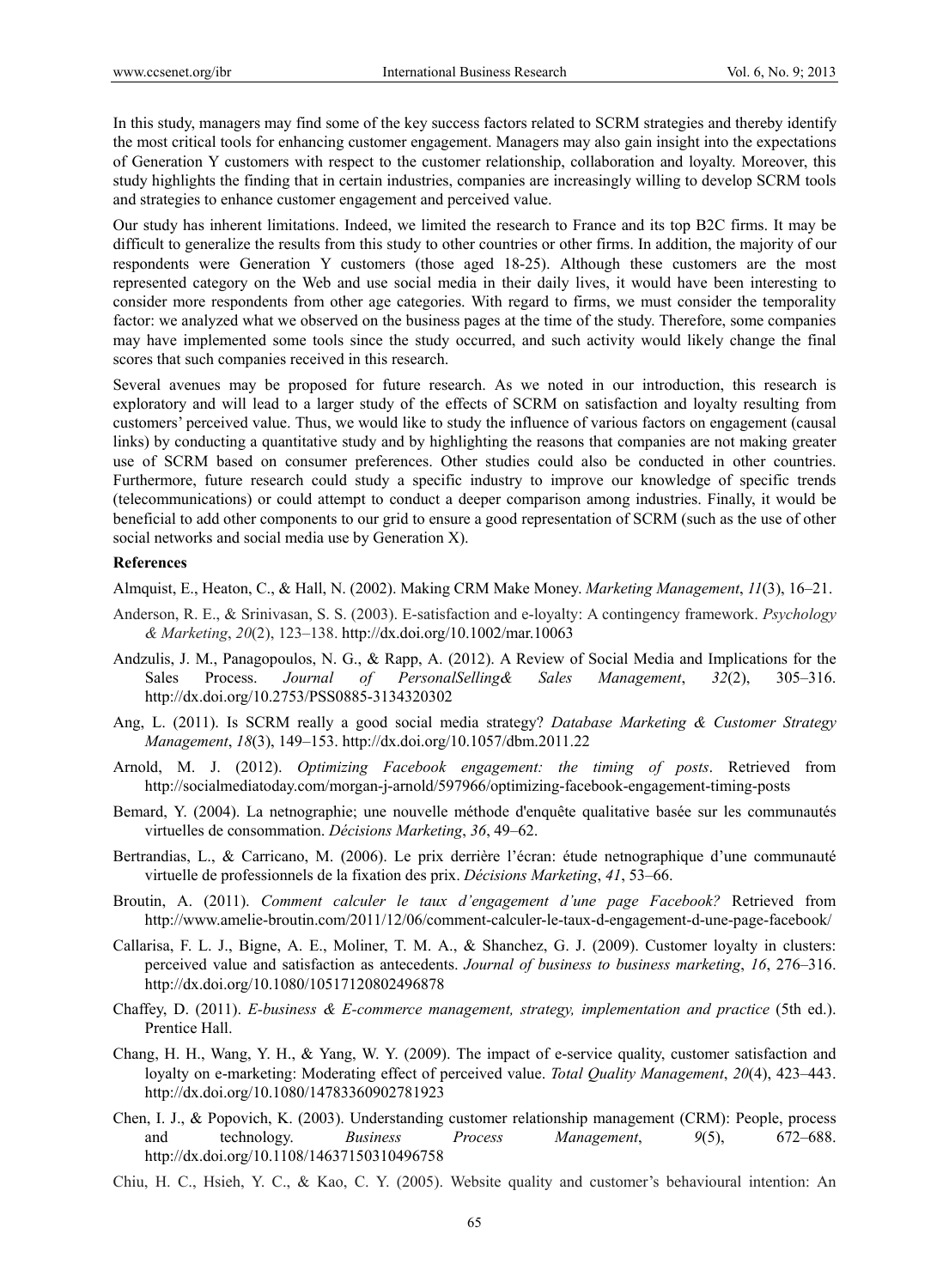exploratory study of the role of information asymmetry. *Total Quality Management & Business Excellence*, *16*(2), 185–198. http://dx.doi.org/10.1080/14783360500054277

- CREDOC (2009). *La diffusion des technologies de l'information et de la communication dans la société française*. Retrieved from http://www.arcep.fr/uploads/tx\_gspublication/etude-credoc-2009-111209.pdf
- Crosby, L. A., Johnson, S. L., & Quinn, R. T. (2002). Is Survey Research Dead? *Marketing Management*, *11*(3), 24–29.
- Davenport, T. H., & Short, J. E. (1990). The New Industrial Engineering—Information Technology and Business Process Redesign. *Sloan Management Review,* 31(4), 11–27.
- Deniaud, C. (2012). *Medias Sociaux*. Retrieved from http://www.mediassociaux.fr/author/cdeniaud/
- Diamantopoulos, A., & Winklhofer, H. M. (2001). Index Construction with formative indicators: an alternative to scale development. *Journal of Marketing Research*, *38*(2), 269–277. http://dx.doi.org/10.1509/jmkr.38.2.269.18845
- Dionne, M. (2001). *Pour comprendre le CRM: La logique des poupées russes.* Retrieved from www.crmodyssey.com
- Divol, R., Edelman, D., & Sarrazin, H. (2012). *Demystifying Social Media* (2nd ed.). McKinsey Quarterly.
- Eggert, A., & Ulaga, W. (2002). Customer perceived value: A substitute for satisfaction in business markets? *Journal of Business and Industrial Marketing*, *17*(2/3), 107–118. http://dx.doi.org/10.1108/08858620210419754
- Eggert, A., Ulaga, W., & Schultz, F. (2006). Value creation in the relationship life cycle: A quasi longitudinal analysis. *Industrial Marketing Management*, *35*, 20–27. http://dx.doi.org/10.1016/j.indmarman.2005.07.003
- Evrard, Y., Pras, B., & Roux, E. (2009). *Market: Etudes et Recherches en Marketing*. Paris: Dunod.
- Grabner, K. S., & Moedritscher, G. (2002). Alternative Approaches toward Measuring CRM.
- Kozinets, R. (2002). The field behind the screen: using netnography for marketing research in online communities. *Journal of Marketing Research*, *39*, 61–72. http://dx.doi.org/10.1509/jmkr.39.1.61.18935
- Mangold, W. G., & Faulds, D. J. (2009). Social media: The new hybrid element of the promotion mix. *Business Horizons*, *52*(4), 357–365. http://dx.doi.org/10.1016/j.bushor.2009.03.002
- Maoz, M., Jacobs, J., & Davies, J. (2009). Predict 2010: customer service meets Social CRM*. Gartner RAS core Research*, Note G00172347.
- McAfee, A. P. (2006). Enterprise 2.0: The dawn of emergent collaboration. *MIT Sloan Management Review*, *47*(3), 21–28.
- McKim, B. (2002). CRM: Beyond the Hoopla. *Target Marketing*, *25*(7), 38–39.
- Missi, F., Alshawi, S., & Irani, Z. (2002). Customer Relationship Management in the EBusiness: Data Integration Issues. *7th conference of Association Information Management*, 1–9.
- Mosadegh, M. J., & Behboudi, M. (2011). Using social network paradigm for developing a conceptual framework in CRM. *Australian Journal of Business and Management Research*, *1*(4), 63–71.
- Nair, M. (2011). Understanding and measuring the value of social media. *The Journal of Corporate Accounting & Finance*, *22*(3), 45–51. http://dx.doi.org/10.1002/jcaf.20674
- O'Reilly (2005). What is Web 2.0. Retrieved from http://oreilly.com/web2/archive/what-is-web-20.html
- O'Leary, D. E. (2011). The use of social media in the supply chain: survey and extensions. *Intelligent Systems in Accounting, Finance & Management*, *18*(2/3), 121–144. http://dx.doi.org/10.1002/isaf.327
- Pavicic, J., Alfirevic, N., & Znidar, K. (2011). Customer Knowledge Management: Toward Social CRM. *International Journal of Management Cases*, *13*(3), 203–209.
- Payne, K. D. (2011). *Measure what matters: Online tools for understanding customers, social media, engagement, and key relationships* (1st ed.).
- Performance. *6th Research Conference on Relationship Marketing and Customer Relationship Management*. Atlanta. June 9–12, 1–16.
- Prahalad, C. K., & Ramaswamy, V. (2004). Co-creation experiences: The next practice in value creation. *Journal of Interactive Marketing*, *18*(3), 5–15. http://dx.doi.org/10.1002/dir.20015